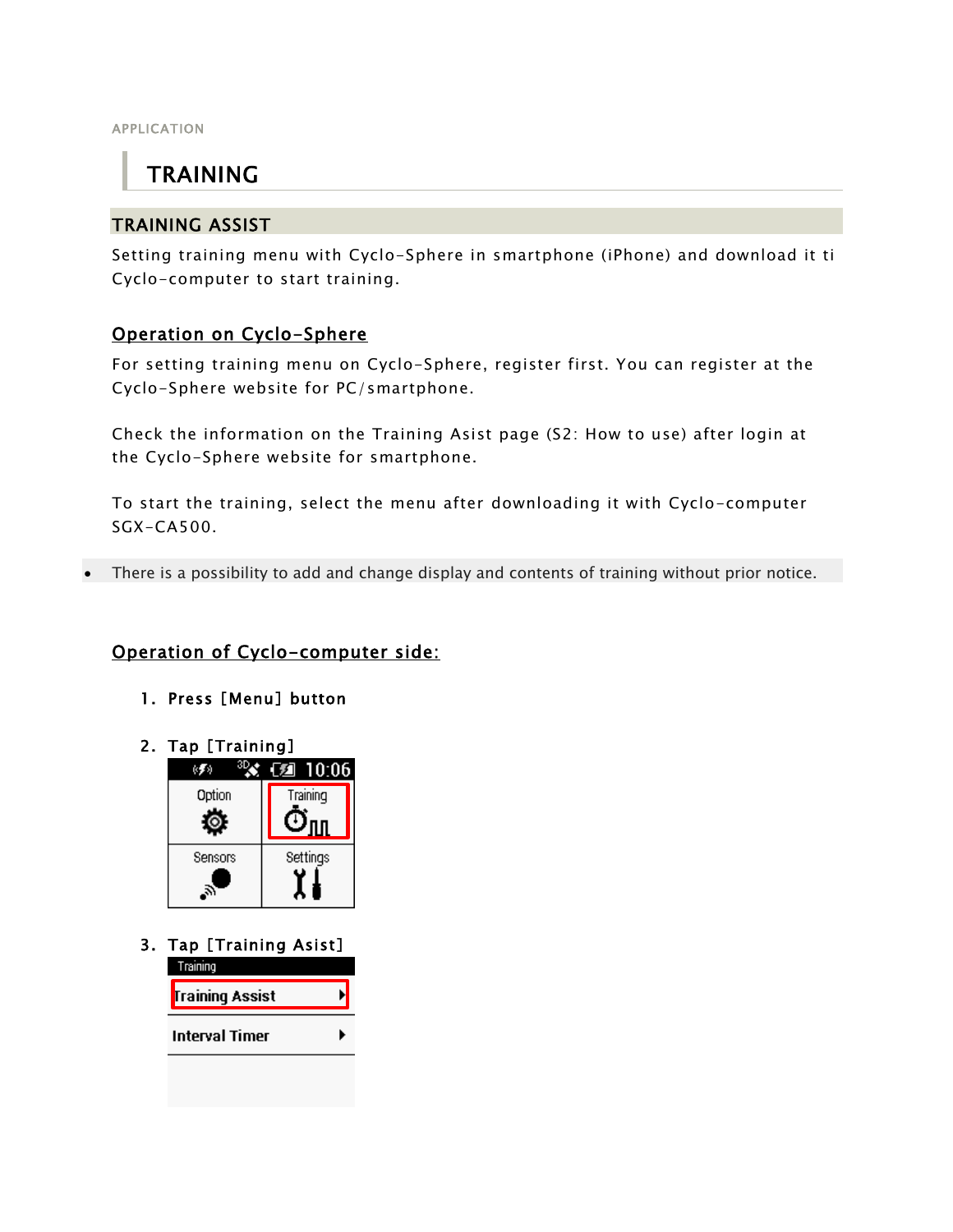#### 4. Tap [Getting Menu]

Download training menu you created with Cyclo-Sphere. You can download multiple menus you created at the same time.

| Training Assist       |  |
|-----------------------|--|
| Download Menu         |  |
| <b>Training Menu</b>  |  |
|                       |  |
| <b>Training Start</b> |  |

5. Select training item from [Training Menu] and tap [OK]

Select item from menu.

| <b>Training Assist</b>                                                      |    |  |  |  |
|-----------------------------------------------------------------------------|----|--|--|--|
| Download Menu                                                               |    |  |  |  |
| <b>Training Menu</b><br><b>C2-073 O'clock</b>                               |    |  |  |  |
| <b>Training Start</b>                                                       |    |  |  |  |
|                                                                             |    |  |  |  |
| Training Menu                                                               |    |  |  |  |
| C2-073 O'clock                                                              |    |  |  |  |
| B2-03 Climbinq                                                              |    |  |  |  |
| B1-07 PowerStartup                                                          |    |  |  |  |
|                                                                             |    |  |  |  |
| C2-07 3 O'clock                                                             |    |  |  |  |
| Try to produce<br>maximum force at the 3<br>O'clock angle.<br>160W 80rpm 3m |    |  |  |  |
| Cancel                                                                      | OК |  |  |  |

Tap [Start Training].

Newly added items will be shown from the top.